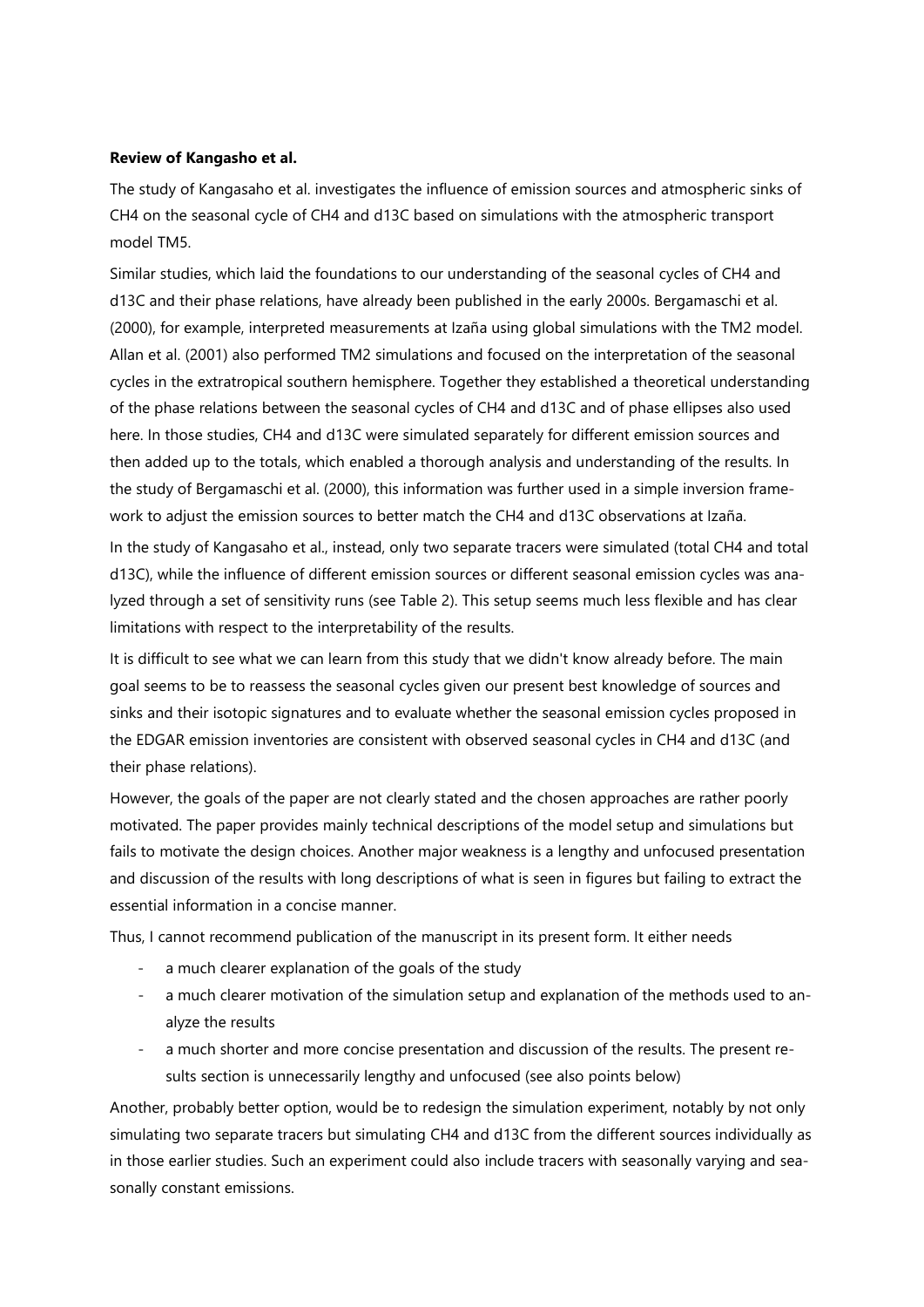#### **Further major points:**

Section 3.1.1 is very hard to follow and in fact painful to read. The text basically describes what is seen in the figure but adds a lot of numbers that often seem quite irrelevant and certainly do not help telling a concise story. If needed, such numbers could be summarized in a table (latitude band, amplitude of seasonal cycle, month of maximum, month of minimum, etc.), but actually I don't see the point in presenting all these details at all. This section could easily be cut to one third by only focusing on the main points and leaving out all the fine details. There is also a lot of speculation in this section ("we suspect that", "this indicates that", "this could explain" etc.) which is related to the weaknesses of the simulation design mentioned earlier.

The main take home messages from Figure 2 could simply be: (i) the seasonal cycles of CH4 and d13C are to first order in antiphase, i.e. maxima in CH4 correspond to minima in d13C and vice versa (consistent with what we know from previous studies). Minima (maxima) in d13C, however, tend to be xx months earlier than the maxima (minima) in CH4. (ii) at high latitudes in the southern hemisphere, where emissions are small and the seasonal cycle is primarily determined by sinks, differences between the different sensitivity simulations are very small. (iii) At northern mid- to high latitudes, differences in the seasonal timing of emissions has a pronounced influence on the seasonal cycle of CH4 and especially of d13C. In the simulation with constant emissions (E5\_WETNS), for example, wetland emissions are higher in winter to spring and lower in summer to autumn compared to the reference simulation (E5). This leads to higher CH4 north of 30°N in spring and lower in autumn and, because of the strongly depleted isotopic signature, to a minimum in d13C in early spring (not seen in E5) and a maximum in autumn which is delayed compared to E5 by xx months. (iv) At low southern latitudes (0-30°S), there is a double peak structure in CH4 due to xyz and, in case of constant emissions, also in d13C. When seasonal variations in emissions is accounted for (ref. simulation E5), however, the double-peak in d13C disappears because d13C is pulled down by strong wetland emissions in the southern hemisphere summer and autumn and pushed up by strong biomass burning emissions in the southern hemisphere spring. A few further details may be added, but further discussions could be presented in the context of the comparison with the observations in Section 3.2.

Similarly, the presentation of the results in terms of phase ellipsoids needs to be cut strongly and could be presented along the same line of arguments as above.

One of the conclusions drawn in the study is that the seasonal cycle of wetland emissions is the dominant driver of the seasonal cycle of d13C in the NH and tropics (see corresponding sentence in the abstract). However, this seems to be primarily based on the comparison between simulations E5\_NS and E5\_WETNS. Comparing simulations E432 and E432\_EFMMNS would tell a different story, namely that a seasonal cycle in agricultural CH4 emissions could also perturb the d13C seasonal cycle. Which effect is closer to reality should be decided based on the comparison against observations and not just on the comparison between individual sensitivity runs. Note that in all simulations using EDGAR 5 (E5, E5 WETNS, E5 NS) the agriculture sector has no seasonal variability, too, and therefore it is clear that this sector cannot contribute to differences between these runs. The conclusion drawn on page 12, line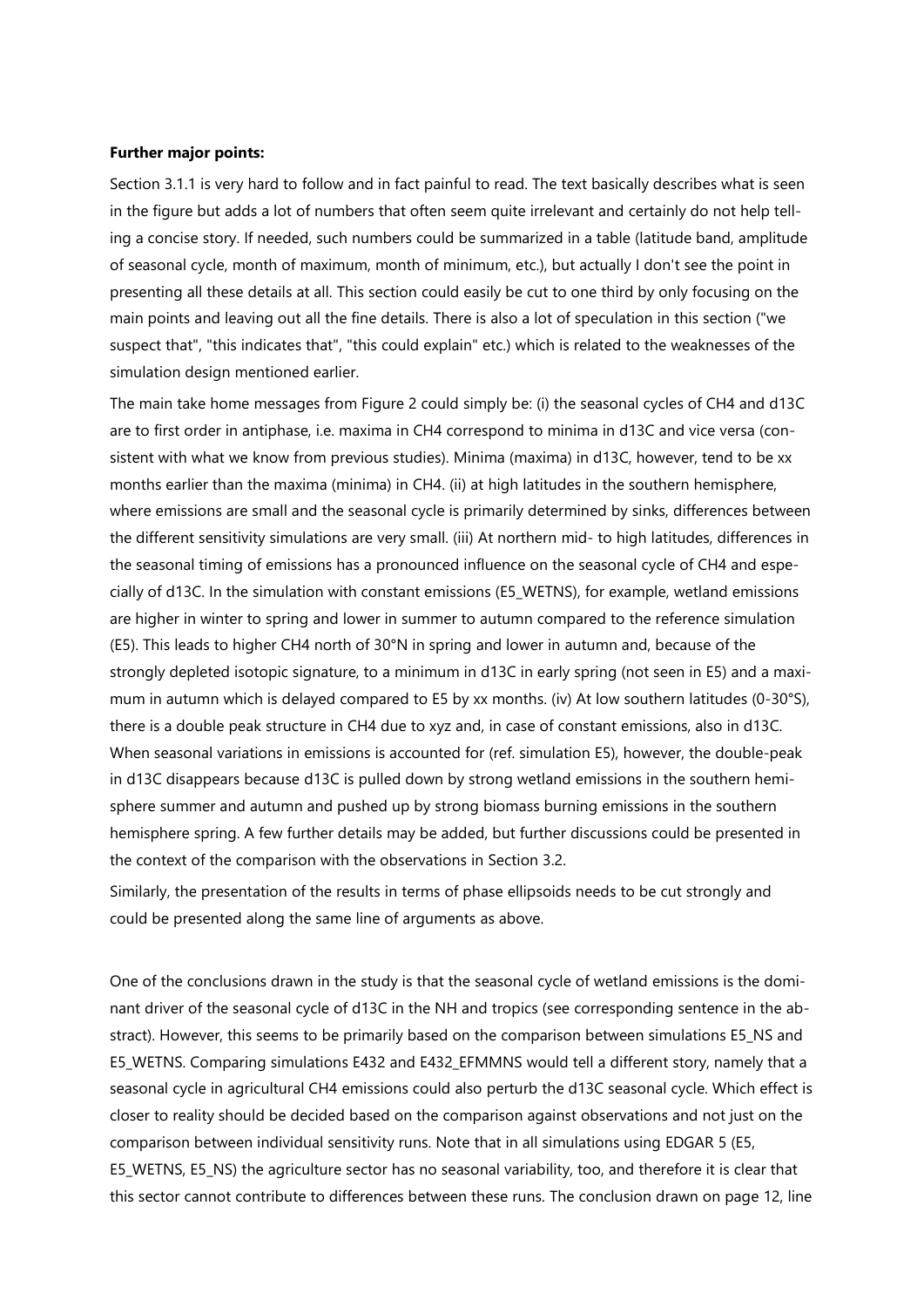280 (and again in the abstract and conclusions section), is therefore not valid. The main difference between simulations E5\_WETNS and E5\_NS (at least in the southern hemisphere) is that in E5\_WETNS biomass burning emissions have a seasonal cycle but those of E5\_NS have not. Comparing these two simulations tells a lot about the influence of biomass burning emissions (see e.g. panel for latitude band 0-30°S in Fig. 2), but this is hardly addressed in the paper.

Section 3.3 describes seasonal cycles in the stratosphere. This section has several weaknesses. First, it is poorly connected to the rest of the paper focusing on the troposphere. How stratosphere-troposphere-exchange affects the seasonal cycles of CH4 and d13C would actually be an interesting topic, but the simulation setup does not allow addressing this question. Second, averaging the seasonal cycles over a large vertical range from 88 hPa to the top of the atmosphere does not seem a good idea, as there are probably significant differences in seasonality across this altitude range. The authors should rather focus on a single level (e.g. 80 hPa) or present vertical cross-sections/vertical profiles of the evolution in the stratosphere. Third, the discussion of the results is not convincing. For example, the authors argue that the strong amplitude of the seasonal cycles at the South Pole compared to the North Pole is due to the Brewer-Dobson circulation being stronger in the Southern Hemisphere, but actually the Brewer-Dobson circulation is stronger in the Northern Hemisphere, see e.g. Rosenlof (1995; [https://agupubs.onlinelibrary.wiley.com/doi/10.1029/94JD03122\)](https://agupubs.onlinelibrary.wiley.com/doi/10.1029/94JD03122).

Section 4.1 needs to be rewritten and shortened as well. Rather than discussing the results in the context of other studies, it basically presents a review of existing literature. This is not what I expect from a discussion section. Section 4.2 is slightly better but could also be shortened.

# **Minor points:**

The concept of phase ellipsoids should be better explained in the introduction section or somewhere else in the paper. Without this it is difficult to follow the discussion in section 3.1.2. Why do sinks produce a line but emissions an ellipsoid? Actually, to my knowledge only seasonally changing emissions produce an ellipsoid.

Sections 2.2.1 and 2.2.2 presenting the anthropogenic and natural emissions are quite long. A lot of the information could be put in a table (category, data source, total emissions per category, amplitude of seasonal cycle, etc.) so that the text could be shortened by referring to the numbers in the table rather than listing all these numbers in the text.

What is the basis for the selection of the three observation sites ALT, NWR and SPO? Data availability? Distance from sources? Would there be other stations that could have been looked at? Why were they not considered?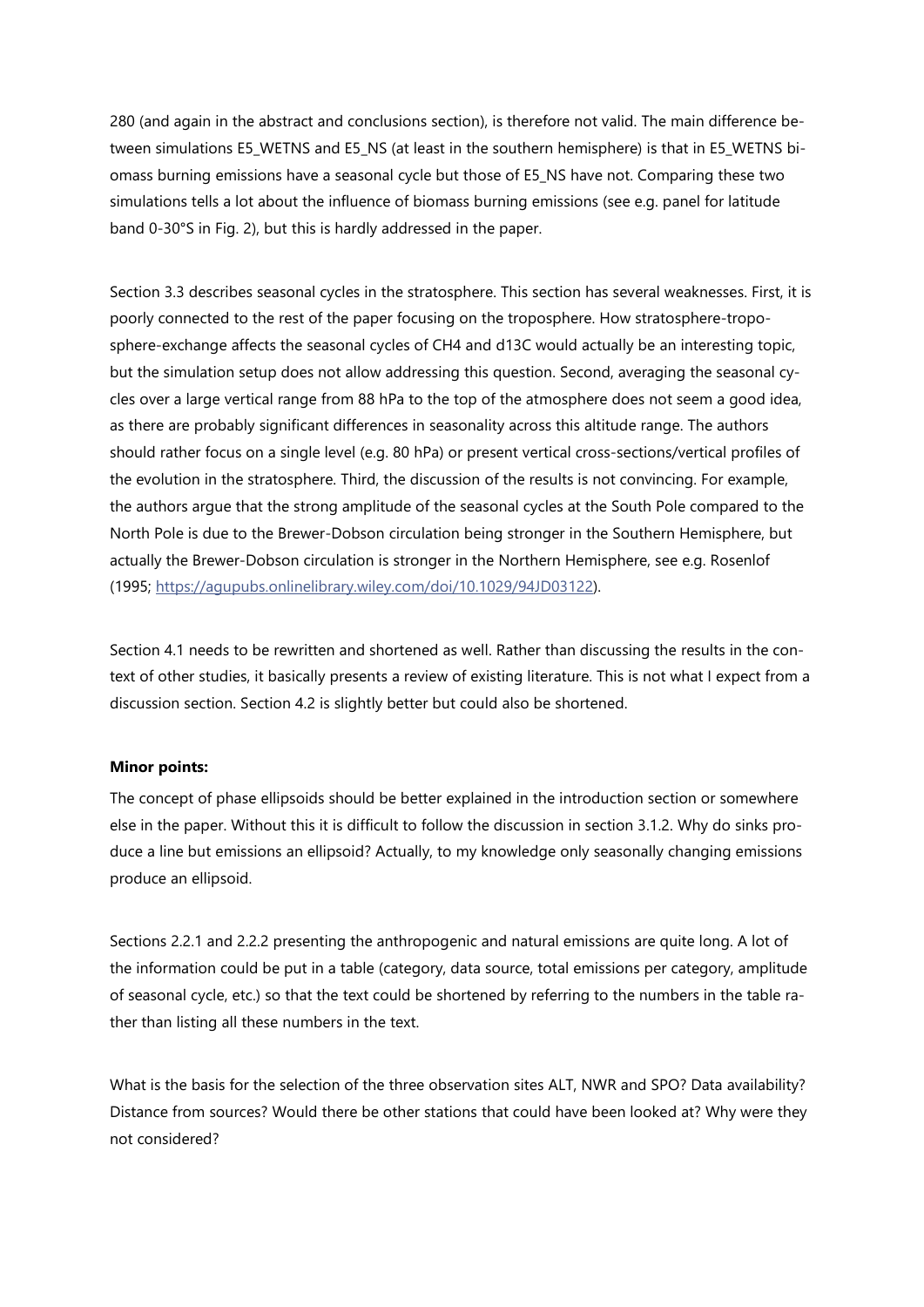Figure 2: It would be good to highlight the line corresponding to SIM\_E5 as a thick black line as a reference. The discussion in Section 3.1.1 should mainly refer to this line and discuss other simulations with respect to their deviations from this reference.

## **Small points, typos and grammar:**

The article needs substantial editing for grammar:

For example, wrong prepositions are used at many places, e.g. "in 60-90°N" instead of "AT 60-90°N" or "the effect in the d13C cycle" instead of "the effect ON the d13C cycle". The suggested corrections to the abstract below give an indication of the magnitude of this problem. I do not provide any corrections related to grammar for the rest of the manuscript.

Affiliations: Shouldn't it be INSTAAR rather than NSTAAR?

### Abstract:

Page 1, Line 3: What do you mean by "examined"? This is a very vague term.

P1, L3: "Those includes" -> "Those include"

P1, L5: "in addition to other sources" -> in addition to other natural sources"

P1, L6: "global uniform value" -> "globally uniform value"

P1, L9: "in north of" -> "north of"

P1, L11: "timing of d13C seasonal minimum" -> "timing of the d13C seasonal minimum"

P1, L11, "days in 60°" -> "days at 60°"

P1, L14-15: "In light of this research, comparison to the observation" -> "These comparisons"

P1, L19: In what sense should the "proportion of biogenic to fossil based emissions" be revised? Please be more specific.

P2, L32: "much studied" -> "studied intensively"

P2, L36: Why should these emission cycles depend on "political decisions"?

P2, L52: "also warned that" -> "also cautioned that"

P3, L58: Sinks do not have a strong seasonality due to the KIE but simply due to the seasonality of OH (or Cl) radicals.

P3, L63: The d13C maximum was two months EARLIER not later than the CH4 minimum in those studies.

P3, L79: "that are a coarsening from" -> "corresponding to a subset of"

P3, L79: ", and vertical mixing was calculated" -> ". Convective vertical mixing was calculated"

P4, L86: reactions of CH4 with OH, Cl and O1D are chemical but not photochemical reactions.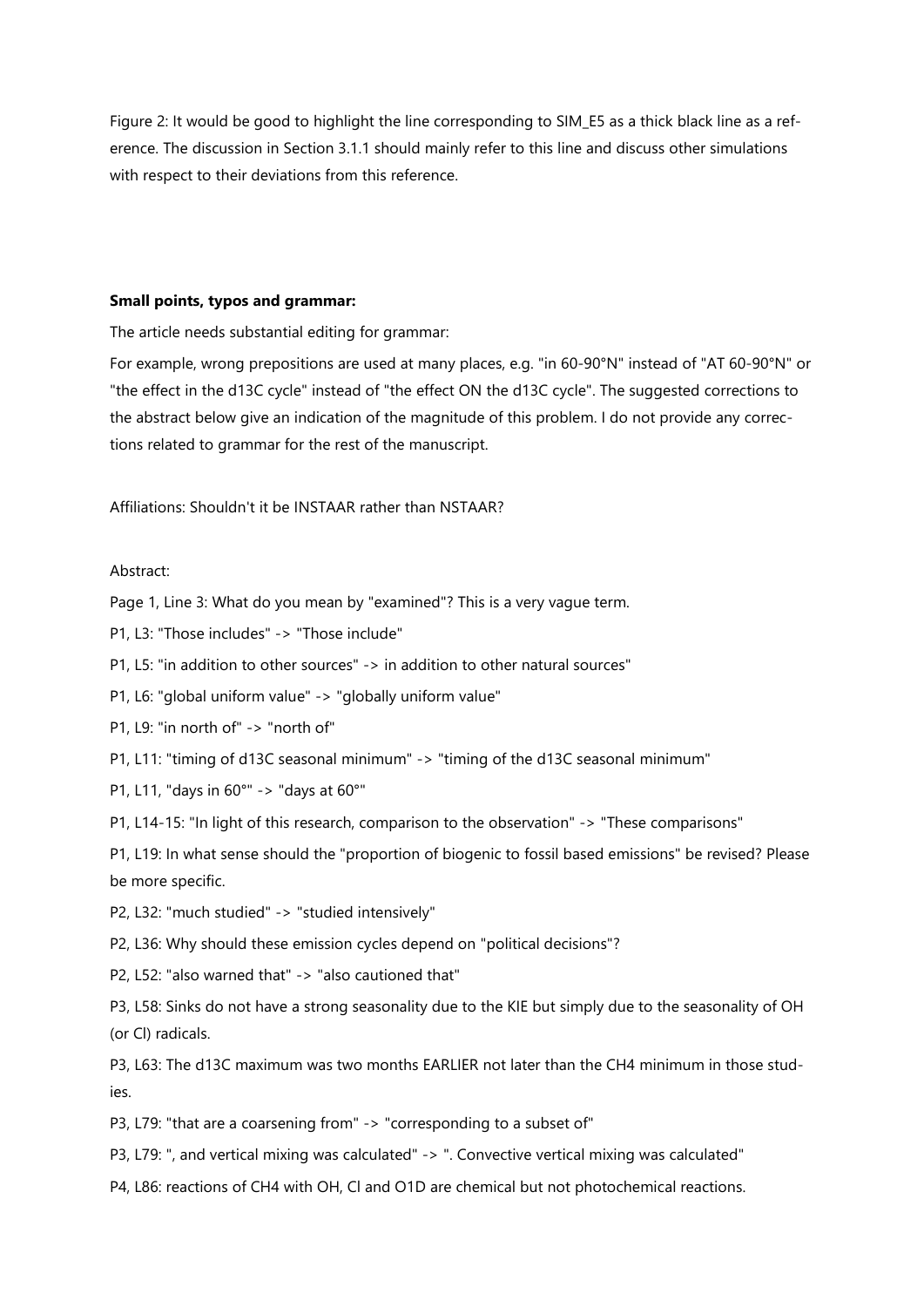P4, L90: It is not quite clear from the description whether the levels of Cl and O1D are prescribed in the stratosphere or whether the reaction rates are prescribed (which is not exactly the same). Please clarify.

P4, L117: I wouldn't say that the values in the stratosphere are "not important", but they are certainly "less important". Troposphere and stratosphere are linked through stratosphere-troposphere-exchange.

P5, L132: "enriched 13CH4" -> "enriched in 13CH4". The seasonal cycle "is" dominated, not "are" dominated.

P5, L135: What do you mean by "keeping the same annual totals"? The same as in 2010?

P5, L143: "due to the differences" -> "due to the following differences"

P5, L143-146: These sentences are a bit confusing and could probably be formulated more elegantly.

P5, L148: Delete "compared to v5.0".

P5, L150: "increasing trend" -> "increasing emissions"

P7, L183: For some sources, spatially varying isotopic signatures were used following Feinberg et al. (2018). It would be good to know in more detail how Feinberg et al. collected this information. Certainly, it was not generated "based on global chemistry-climate simulations with SOCOL".

Table 2: Replace "vary globally" by "varying globally" in the table caption.

P8, L184: Geological and wetland emissions should not be described together in a single sentence, because these are completely independent sources.

P8, L199: What are the values proposed by Monteil and how do they differ from those of Thompson? Why do you not list the values of Monteil also in Table 1?

P9,L202: It should probably be "In contrast" rather than "In addition".

P9, L203: I don't understand the statement "decimal values instead of rounded integers" at all (I can only guess what this means).

P9, L212: Why "In contrast"? NWR is also far away from sources and measures background air like SPO. I don't see the contrast.

P9, L213: "Rockies" -> "Rocky Mountains"

P10, L227: "we examined the seasonal cycle" -> "we examined the impact of the seasonal cycle"

P10, L252: "in 90°S – 60°S approximately" -> "at 90°S-60°S is approximately"

P12, L269: "in spring" -> "from spring"

P12, L274: "two maxima peaks" -> "two maxima"

P12, L275: "In south of" -> "South of"

P12, L277: "closer follows" -> "more closely follows"

P12, L282: shouldn't it be "increased" rather than "decreased"?

P12, L296: "only one month" -> "only during one month"

P13, L305: "the strong effect" -> "the strong contribution"

P13, L308: "and magnitude of autumn" -> "and the magnitude of the autumn"

P13, L318: "against that of" -> "against those of"